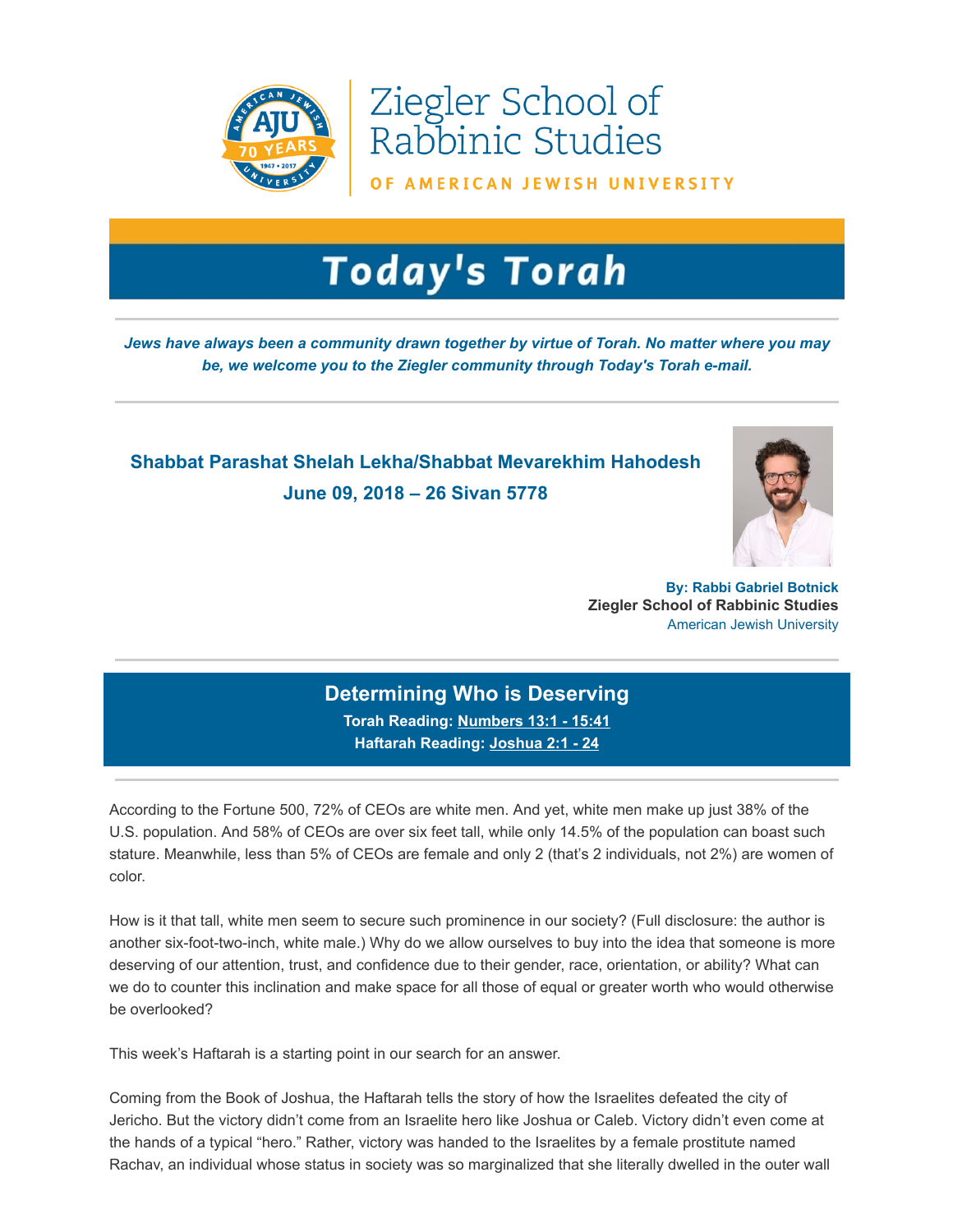of the city.

As much as these two stories beg us to consider the contributions of those who are more readily overlooked by society – they're just a small sampling of what our tradition offers. Joseph was the discarded runt of the litter, but he rose to prominence and saved his family from famine. Moses was a shepherd with a (likely) speech impediment, and yet he led the Israelites to freedom. David, a descendant of a Moabite convert, not only defeated the literal Goliath, but is said to be the forbearer of the Messiah – a Messiah whom the Talmud tells us will be found among the lepers sitting at the gates of Jerusalem (Sanhedrin 98a).

A prostitute, the youngest child, someone with a disability, the descendant of a convert – all of these are people who would usually be overlooked and not garner the attention they deserved, and yet, without them, our ancestors would have starved, remained enslaved, or fallen at their opponents' swords.

The Jewish tradition, therefore, is rooted in the miraculous ability of those, who would otherwise be ignored, to change the course of history through their actions. Maybe it's time we start reminding ourselves of this. How would it affect us if we consider Moses' disability when we remember his greatness? Or when we think about, discuss, or visit Israel that it never would have become our homeland if it weren't for Rachav? Or when we anticipate the coming of Elijah at Passover Seder, Havdallah, or a Brit Milah, we remember that he will be accompanied by the type of person many would simply step over and ignore?

If we take the time to consider the full picture of our tradition and not focus solely on the "heroic" aspects about which we were taught as children, then maybe we'll start to see our world differently and focus our attention on those whose actions and words are truly worthy of attention – regardless of appearance, gender, race, orientation, and ability.

Rabbi Gabriel Botnick, is the rabbi of Mishkon Tephilo in Venice, California. A 2014 graduate of the Ziegler School of Rabbinic Studies, he now serves on the school's faculty, teaching Halakhah (Jewish law) in various capacities. He is also a Mohel (performs Brit Milah, ritual circumcision) and is the only non-Orthodox rabbi in the world certified by the Israeli Rabbinate as a Shochet uBodek, enabling him to perform Kosher slaughter on both small and large animals.



Ziegler School of<br>Rabbinic Studies

OF AMERICAN JEWISH UNIVERSITY

Ziegler School of Rabbinic Studies American Jewish University 15600 Mulholland Drive Bel Air, CA 90077 310-440-1218 www.aju.edu/ziegler